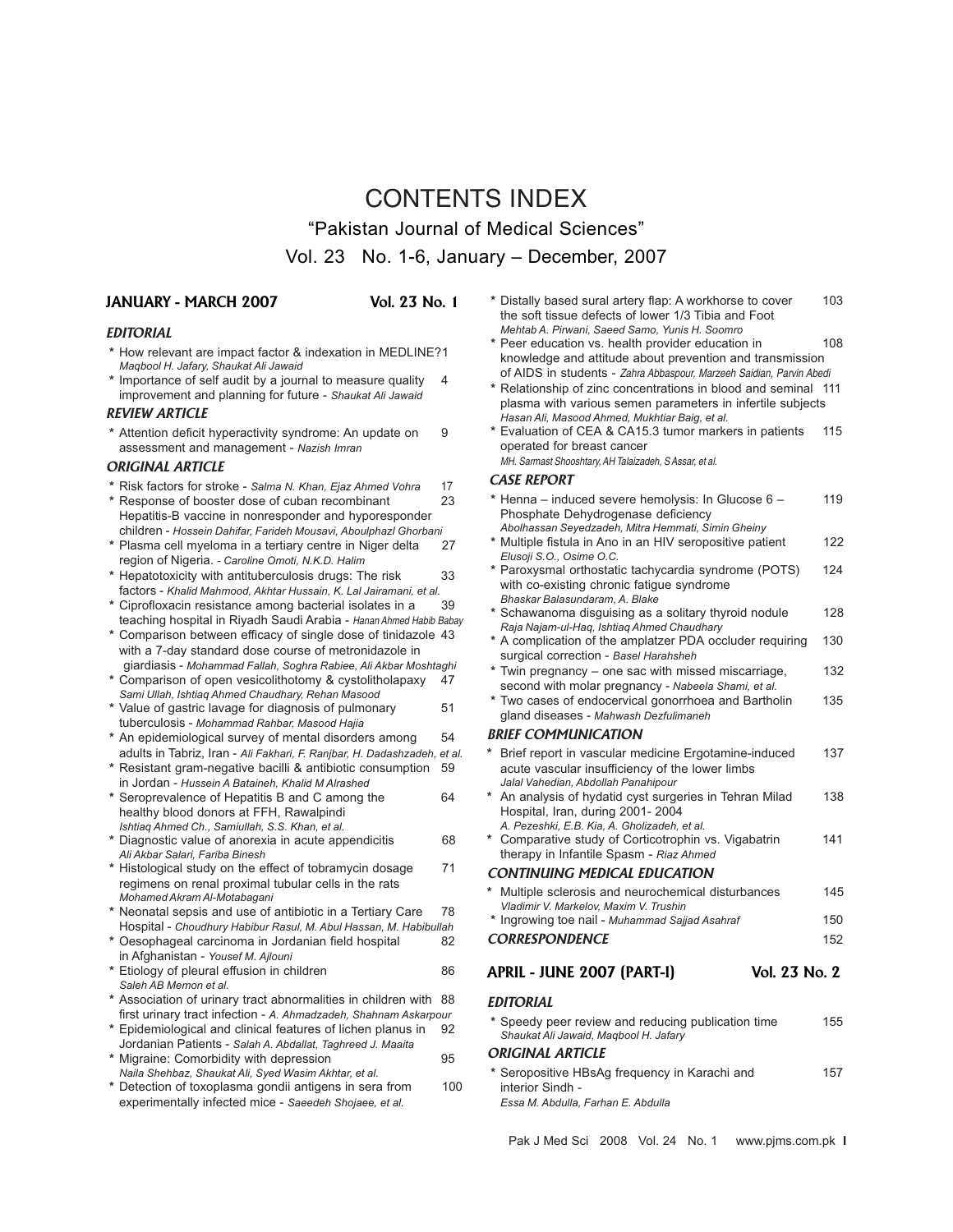#### Contents Index 2007

| * Insulin therapy induced adiposity evaluated by<br>computed tomography is not visceral             | 161 |   | * Diag<br>case               |
|-----------------------------------------------------------------------------------------------------|-----|---|------------------------------|
| Ahmed Elsayed, Soliman ElGebely, Ahmed Galal                                                        |     |   | M. Ra                        |
| * An aetiological study of moderate to severe hirsutism                                             | 167 |   | * Ader                       |
| Lamees M. Malik, Khawar Khursheed, Tahir S. Haroon, et al.                                          |     |   | Ashw                         |
| * Urogenital anomalies associated with Anorectal                                                    | 172 |   | * Med                        |
| malformations - F. Mortazavi, Saeid Aslanabadi, S.T. Mahnama                                        |     |   | & chi                        |
| * Diet history and birth weight relationship among                                                  | 176 |   | * Cons                       |
| Saudi pregnant women - Ahmed A. Al-Shoshan                                                          |     |   | Obioł                        |
| * Comparison of predictive value of 8, 12 and 24-hour                                               | 182 |   | * Rhał                       |
| proteinuria in pre-eclampsia - Soghra Rabiee                                                        |     |   | Sohe                         |
| * The prevalence of comorbid depression among adults                                                | 185 |   | * Four                       |
| with diabetes in Southern Iraq - Abbas Ali Mansour, Mansour Attia Jabir                             |     |   | in Im                        |
| * The multi component intervention to prevent                                                       | 188 |   | Nema                         |
| postoperative delirium after open-heart surgery                                                     |     |   | Mini-                        |
| Ali Nazeri Astaneh, N. Khajehmougahi, S. Pakseresht, et al.                                         |     |   | Zahid                        |
| * Prevalence of obesity and abdominal obesity in a                                                  | 193 |   | Post                         |
| sample of urban adult population within South East of Iran                                          |     |   | uteru                        |
| Mohsen Rezaeian, Zinat Salem                                                                        |     |   | Obst                         |
| * Laparoscopic management of atypical presentation of                                               | 198 |   | <b>BRIEF</b>                 |
| ectopic pregnancy - Shamsun Nahar, Shahida Begum, M. Saiful Islam                                   |     | * | Card                         |
| * Validity of fasting blood sugar on day of surgery                                                 | 202 |   | perso                        |
| compared with the preinduction blood glucose level in                                               |     |   | S.H. I                       |
| Type II diabetic patients - Masoud Parish, Ata Mahmoodpoor, Sarvin Sanaie                           |     |   | Patie                        |
| * Use of AgNOR index in grading and differential                                                    | 206 |   | Abdu                         |
| diagnosis of astrocytic lesions of brain                                                            |     |   | Imple                        |
| Mulazim H. Bukhari, Shahida Niazi, Ihsanullah Hashmi, et al.                                        |     |   | mana                         |
| * Evaluation of Anti-ds DNA antibodies in anti-nuclear                                              | 211 |   | expe                         |
| antibody positive Omani patients                                                                    |     |   |                              |
| Adel Alnaqdy, Juma Al-Busaidy, Batool Hassan                                                        |     |   | <b>APRIL</b>                 |
| * Application of restriction enzyme analysis technique                                              | 216 |   |                              |
| based on 65kda heat shock protein gene for fingerprinting                                           |     |   | <b>EDITO</b>                 |
| and differentiation of mycobacterium tuberculosis clinical                                          |     |   | * A col                      |
| strains isolated from tuberculosis patients in Ahwaz, Iran                                          |     |   | in Pa                        |
| Azar D. Khosravi, Abdulrazagh Hashemi                                                               |     |   | <b>ORIGI</b>                 |
| * Intralesional bleomycin injection: A primary therapy for                                          | 220 |   |                              |
| peripheral lymphangiomas                                                                            |     |   | One                          |
| Nasir Saleem Saddal, Ahmad Sharif, Soofia Ahmad, et al.                                             | 223 |   | Bahv                         |
| * Prevalence of microalbuminuria in type 2 diabetes                                                 |     |   | Haer                         |
| mellitus at a diabetic clinic in King Abdulaziz                                                     |     |   | chem                         |
| University Hospital - Abdulrahman Al-Shaikh<br>* Characterization of an intracellular protease from | 227 |   | The :                        |
|                                                                                                     |     |   | do m                         |
| Pseudomonas Aeruginosa<br>Shahanara Begum, Iftikhar Ahmed, Faisal Alam, et al.                      |     |   | peop                         |
| * Differentiation of common gram negative pathogens                                                 | 233 |   | In vit                       |
| by PCR-ribotyping - Mehwish Jamil, Saira Bashir, Mashkoor Mohsin, et al                             |     |   | rifam<br>A stu               |
| * A wake tracheal intubation via intubating laryngeal                                               | 238 |   |                              |
| mask vs direct laryngoscopy and cervical spine excursion                                            |     |   | open                         |
| Ata Mahmoudpour, Hamzeh Hoseinzadeh, Ali Peirovi far, et al.                                        |     |   | Utiliz<br>Mahn               |
| * Flexor Carpi Ulnaris transfer to improve function and                                             | 242 |   | Pres                         |
| cosmesis of hand in patients with cerebral palsy                                                    |     |   | with                         |
| <b>Gulzar Saeed Ahmed</b>                                                                           |     |   | Neor                         |
| * In vitro synergy of fusidic acid and amikacin against                                             | 245 |   | mani                         |
| methicillin resistant Staphlococus aureus                                                           |     |   | Nasri                        |
| Samia Perwaiz, Qamaruddin Barakzai, Badar J. Farooqi, et al.                                        |     |   | Asso                         |
| * Pattern and outcome of admissions to neonatal unit                                                | 249 |   | with 1                       |
| of Khyber Teaching Hospital, Peshawar                                                               |     |   | The                          |
| Fazlur Rahim, Amin Jan, Jan Mohummad, et al.                                                        |     |   | Moha                         |
| * Persistent unstable chromosomal aberrations in                                                    | 254 |   | Calci                        |
| lymphocytes of radiotherapy workers after 1 <sup>st</sup> mitotic                                   |     |   | optio                        |
| division in Tehran, Iran - Abolfazl Movafagh, F. Maleki, S. Fadaie, et al.                          |     |   | acute                        |
| <b>CASE REPORT</b>                                                                                  |     |   | Muna                         |
|                                                                                                     |     |   | The                          |
| * Hairy cell leukaemia in a Tertiary Hospital in Southern                                           | 259 |   | in Kr                        |
| Nigeria: 10 year's survey -                                                                         |     |   | Seyer                        |
|                                                                                                     |     |   |                              |
| C.E. Omoti, M.E. Enosolease, N.K.D.Halim                                                            |     |   | Seru                         |
| * Effect of sildenafil in primary pulmonary hypertension<br>Saleem Sharieff                         | 264 |   | <b>Diab</b><br>$l_{\rm nom}$ |

| * Diagnostic laparoscopy and resection of a rare<br>case of large mesenteric liposarcoma | 267 |
|------------------------------------------------------------------------------------------|-----|
| M. Rangarajan, C. Palanivelu, R. Senthilkumar, et al.                                    |     |
| * Adenoid cystic carcinoma of the subglottic                                             | 270 |
| Ashwag Al-Absi, Muhammad Hazim, Abdullah Sani                                            |     |
| * Medulloblastoma: A life threatening cancer of infancy                                  | 275 |
| & childhood - Nadeem Reyaz, Nadia Naseem, Saeed Akhtar Khan, et al.                      |     |
| * Conservative management of placenta percreta<br>Obioha Okoro, Stephen Onwere           | 278 |
| * Rhabdomyosarcoma of the larynx                                                         | 280 |
| Soheila Nikakhlagh, Nader Saki, Nepton Emad Mostofi, et al.                              |     |
| * Four cases of polyneuropathy due to HTLV, infection                                    | 283 |
| in Imam Reza Hospital: North East of Iran                                                |     |
| Nemati Karimooy Habiballah, Hassanabady H, Rafatpanah H                                  |     |
| * Mini-magnets and their hazards in children                                             | 287 |
| Zahid Mehmood Bahli                                                                      |     |
| * Post menopausal bleeding in patient with infantile                                     | 290 |
| uterus - Shaila Anwar, Nabeela Shami, Iram Akmal, et al.                                 |     |
| * Obstinate gambling addiction - Leszek Tomasz Ros'                                      | 293 |
| <b>BRIEF COMMUNICATION</b>                                                               |     |
| Cardiopulmonary resuscitation: Knowledge and                                             | 296 |
| personal experience in Iranian dentists                                                  |     |
| S.H. Kavari, A.H. Chohedri<br>* Patients with gall bladder cancer: A clinical experience | 298 |
| Abdul Qayyum                                                                             |     |
| * Implementation and function of acute pain                                              | 301 |
| management service: Aga Khan University Hospital                                         |     |
| experience - Faraz Shafiq, Mohammad Hamid, Khalid Samad                                  |     |
| APRIL - JUNE 2007 (PART-II)<br>Vol. 23 No. 3                                             |     |
|                                                                                          |     |
| <b>EDITORIAL</b>                                                                         |     |

llaborative effort to promote Medical Journalism 305 akistan - *Shaukat Ali Jawaid* 

#### *NAL ARTICLE*

- year surveillance data of acute flaccid paralysis at 308 wal Victoria Hospital Bahawalpur - *Ameer Ahmad, Abdul Rehman*<br>morheological changes in cancer patients on 333
- $m$ orheological changes in cancer patients on chemotherapy - *Caroline Edijana Omoti, Evarista Osime*
- stigmatization of psychiatric illness: What attitudes 318 edical students and family physicians hold towards people with mental illness? - *Nazish Imran, Imran Ijaz Haider*
- **\*** In vitro activities of amphotericin-B in combination with 323 ipin against Aspergillus species - Majid Zarrin, M. Reza Najafi
- ady on the healing effect of honey on infected 327
- fracture wounds Mohammad Fakoor, M. Hassan Pipelzadeh **Exation of Blood in Elective Cholecystectomy 331**
- *Mahmood Muizuddin, Masood Jawaid, Shams Nadeem Alam, et al.* ence of helicobacter pylori in dyspeptic patients
- endoscopically normal stomach S. Riazul Hassan, Zaigham Abbas<br>natal Hypoglycemia: Prevalence and clinical 340 hatal Hypoglycemia: Prevalence and clinical ifestations in Tehran Children's Hospital *Nasrin Dashti, Nahid Einollahi, Sakineh Abbasi*
- **\*** Association of hypertension and diastolic dysfunction 344 type-2 diabetes mellitus - S.M. Sohail Ashraf, Fasia Basir
- effect of estrogen on wound healing in rats 349 *Mohammad Ali Rajabi, Fatemeh Rajabi*
- ium channel blocker verapamil: A nonhormonal 353 on for hot flashes management in patients with e Opioid Abstinence Syndrome *Munawar Alam Ansari, Shahida P. Ahmed, Mehar Ali*
- effect of lifestyle on brucellosis among nomads 358 nuzestan province of Iran
- *Seyed Mohammad Alavi, Abdollah Rafiei, Abdolrasoul Nikkhooi* **<sup>m</sup>** Uric Acid Concentration in patients with Type 2 361
- etes Mellitus during Diet or Glibenclamide Therapy *Isam Hamo Mahmood*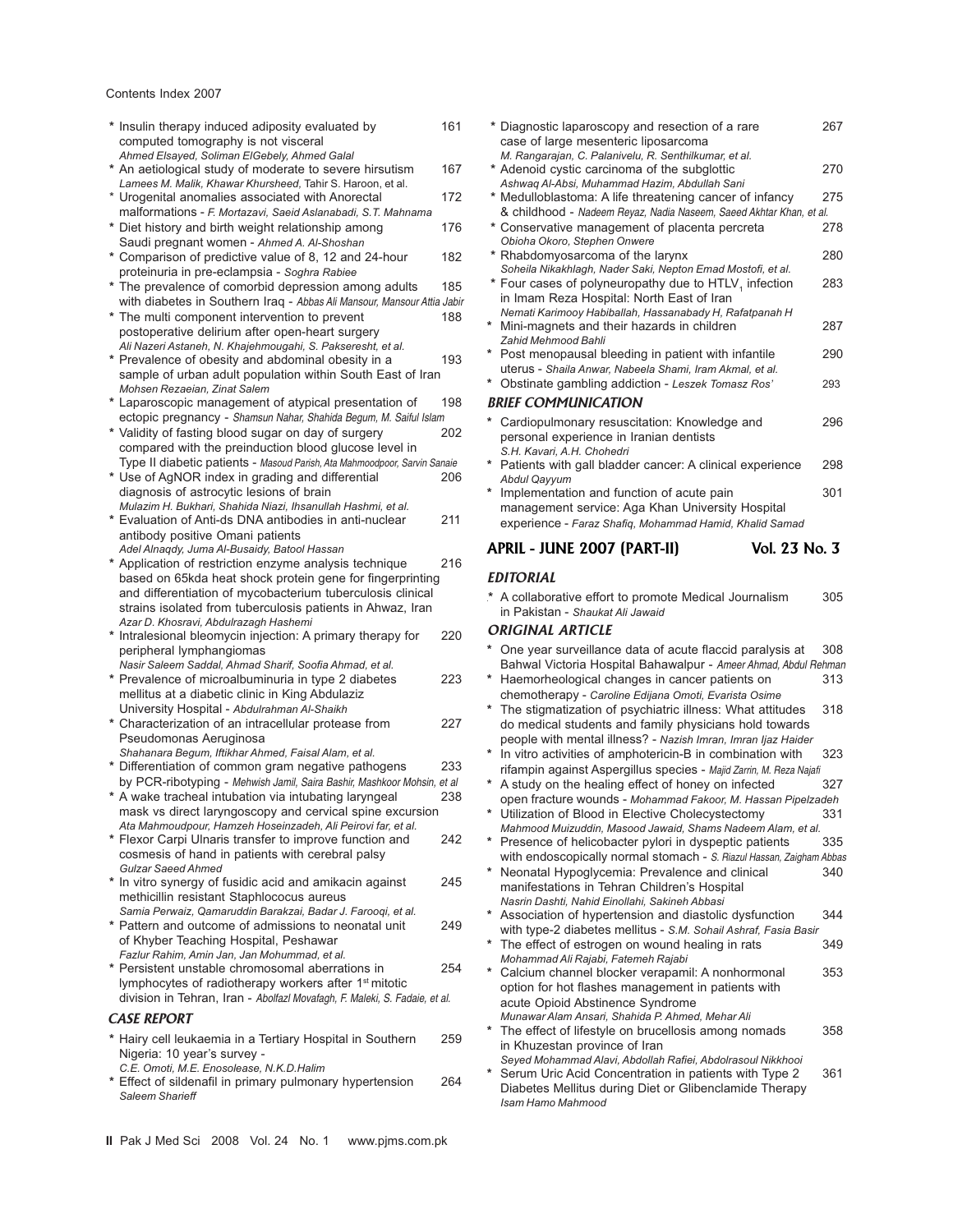|   | Morphometeric study of primary sensory neurons                                                                                                                                                                | 366 |   | <b>CONF</b>                            |
|---|---------------------------------------------------------------------------------------------------------------------------------------------------------------------------------------------------------------|-----|---|----------------------------------------|
|   | following surgical repair of sciatic nerve<br>Mohammad Ali Atlasi, Mehdi Mehdizadeh, M. Hadi Bahadori, et al.<br>Acquired Aplastic anemia: Treatment in a developing                                          | 370 |   | Natic<br>Rawa                          |
|   | country - Shaheena Hanif, Farah Naz, Emad uddin Siddiqui, et al.                                                                                                                                              |     |   | Shau                                   |
|   | Recurrence after excision and primary closure of<br>pilonidal sinus - Tariq Wahab Khanzada, Abdul Samad                                                                                                       | 375 |   | CASE I<br>Unus                         |
| * | The relationship between cerebral oxygen saturation<br>changes and post operative neurologic complications<br>in patients undergoing cardiac surgery<br>Sohrab Negargar, Ata Mahmoudpour, Reza Taheri, et al. | 380 |   | Zama<br>Lapa<br>abdo                   |
|   | Frequency of Post-traumatic stress disorder and its<br>association with types of physical injuries and<br>depression in earthquake victims<br>M. Nasar Sayeed Khan, Sumira Alam,                              | 386 | * | Chinr<br>Anna<br>Hypc<br>Shah          |
|   | Shahid Hameed Warris, et al.                                                                                                                                                                                  |     |   | BOOK                                   |
|   | Resistance to vancomycin in enterococcus faecium<br>and faecalis clinical isolates                                                                                                                            | 390 |   | * Path<br>Farro                        |
|   | A. Aleyasin, A.M. Mobarez, M. Sadeghizadeh, et al.<br>Marjolin ulcer: How much of safety margin needs                                                                                                         | 394 |   | JULY -                                 |
|   | resection along marjolin ulcer squamous cell carcinoma                                                                                                                                                        |     |   | ORIGI                                  |
|   | in recurrence cases - Abdolazim Ghalambor<br>Comparing the brain growth in normal children and                                                                                                                | 398 |   | Profi                                  |
|   | those with congenital heart diseases                                                                                                                                                                          |     |   | Maqb                                   |
|   | Zahed Safikhani, Naser Afzali, Hossian Bordbar                                                                                                                                                                | 401 |   | Pred                                   |
|   | Corneal problems during and after phacoemulsification<br>by beginner phacoemulsification surgeon                                                                                                              |     |   | pulm<br>of ex                          |
|   | Abrar Ali, Tabassum Ahmed, Tahir Ahmed                                                                                                                                                                        |     |   | Khalid                                 |
|   | Effect of zinc supplementation on pregnant rats on                                                                                                                                                            | 405 |   | * Echo                                 |
|   | short-term & long-term memory of their offspring<br>Moazedi Ahmad Ali, Ghotbeddin Z, Parham GH                                                                                                                |     |   | lupus<br>Shah                          |
| * | Foley's Catheter in management of Subglottic and<br>Tracheal injuries                                                                                                                                         | 410 |   | * Uteri<br>Expe                        |
|   | Imtiaz A. Siddiqui, Mohammed Umer Farooq, Mohammad Usman<br>Method of quantitative bacterial count in<br>burn wound                                                                                           | 415 | * | Adeb<br>Com<br>and I                   |
|   | Mohammad Ashraf Ganatra, Hammad Ashraf Ganatra<br>Epidemiology and outcome of Burns at Khyber<br>Teaching Hospital Peshawar                                                                                   | 420 |   | emife<br>Shah<br>HIV/I                 |
| * | Rooh-ul-Muqim, Mohammad Zareen, Dilbag<br>Passive smoking status of students and employees<br>of a private medical university                                                                                 | 425 |   | amor<br>infec                          |
| * | Zil-a-Rubab, M. Ata-ur-Rahman<br>Persistence of goiter despite adequate iodine intake                                                                                                                         | 429 |   | Seyer<br>Sero<br>patie                 |
|   | Majid Aminzadeh, Zohreh Karamizadeh,<br>Gholam Hossein Amirhakimi<br>Expression and function of integrin associated                                                                                           | 432 |   | Hosp<br>Ishtia<br>Incre                |
|   | protein (IAP)/CD47 in human articular cartilage<br>Orazizadeh Mahmoud, Salter Donald                                                                                                                          |     |   | disea<br>Bose                          |
|   | <b>BRIEF COMMUNICATION</b>                                                                                                                                                                                    |     |   | * Com                                  |
|   | Prevalence of antibiotic resistance among bacteria<br>isolates of Lower Respiratory                                                                                                                           | 438 |   | gene<br>Elahe<br>* Effec               |
|   | Tract Infection in COPD Shahrekord - Iran, 2005<br>Reza Imani, Hamid Rouhi, Forouzan Ganji                                                                                                                    |     |   | trabe<br>Feres                         |
|   | A nudge should be sent to all researchers<br>Younis A. Skaik                                                                                                                                                  | 441 |   | * A mo                                 |
|   | * Seasonal variation of childhood acute poisoning                                                                                                                                                             | 443 |   | expa<br>Abdo                           |
|   | AKM Rashid, Razia Sultana, HAM Nazmul Ahasan<br>Study of the risk factors related with Helicobacter                                                                                                           | 446 |   | * Expe                                 |
|   | Pylori infections in children with peptic ulcer disease<br>Farid Imanzadeh, Ali Akbar Sayyari, Aziz Ighbali                                                                                                   | 446 |   | Padm<br>* Knov<br>vacc                 |
|   | <b>REVIEW ARTICLE</b>                                                                                                                                                                                         |     |   | Shah                                   |
|   | Ovarian reserve and reproductive age                                                                                                                                                                          | 449 |   | A cor                                  |
|   | Shahida Zaidi, Ambreen Usmani, Ishrat S. Shokh<br>Fighting drug dependence by blocking cannabinoid<br>type 1 receptors                                                                                        | 454 |   | patie<br>trans<br>A Cli<br>$C$ $H_{0}$ |

*Singh J, Salil Budhiraja*

| <b>CONFERENCE PROCEEDINGS</b>                                                                                                                                                    |     |
|----------------------------------------------------------------------------------------------------------------------------------------------------------------------------------|-----|
| National Conference on Medical Editing<br>Rawalpindi, Pakistan<br>Shaukat Ali Jawaid                                                                                             | 460 |
| <b>CASE REPORT</b>                                                                                                                                                               |     |
| * Unusual presentation of Addison's disease<br>Zaman Shaikh, Muhammad Umar, Mehwish Nisar                                                                                        | 475 |
| * Laparoscopy-assisted resection of a giant intra-<br>abdominal seminoma in an adult undescended testis<br>Chinnusamy Palanivelu, Muthukumaran Rangarajan, Shankar<br>Annapoorni | 479 |
| * Hyponatraemia due to Enalapril<br><b>Shahid Ahmed</b>                                                                                                                          | 482 |
| <b>BOOK REVIEW</b>                                                                                                                                                               |     |
| * Pathophysiologic basis of acid-base disorders<br>Farrokh Habibzadeh, Mahboobeh Yadollahie                                                                                      | 484 |
| <b>JULY - SEPTEMBER 2007</b><br>Vol. 23 No. 4                                                                                                                                    |     |
| <b>ORIGINAL ARTICLE</b>                                                                                                                                                          |     |
| Profile of Acute Myocardial Infarction (AMI) In Pakistan                                                                                                                         | 485 |
| Magbool H. Jafary, Abdus Samad, Mohammad Ishaq, et al.                                                                                                                           |     |
| * Predictors of quality of life in chronic obstructive                                                                                                                           | 490 |
| pulmonary diseasepatients with different frequency<br>of exacerbations                                                                                                           |     |
| Khalid Ansari, M. Shamssain, NP Keaney, et al.                                                                                                                                   |     |
| * Echocardiographic evaluation of patients with systemic                                                                                                                         | 497 |
| lupus erythematosus<br>Shahid Hameed, Lamees Mahmood Malik, Saqib Shafi, et al.                                                                                                  |     |
| * Uterine sarcoma incidental in infertile women:                                                                                                                                 | 501 |
| Experience in a tropical hospital                                                                                                                                                |     |
| Adebiyi G. Adesiyun, Modupeola Omotara Samaila, Charles Ameh<br>* Comparative evaluation of the Cerebral state index™                                                            | 505 |
| and Bispectral index <sup>™</sup> monitoring during propofol-                                                                                                                    |     |
| emifentanil anesthesia for open heart surgery                                                                                                                                    |     |
| Shahrbanoo Shahbazi, Farid Zand, Jalal Saem<br>* HIV/HBV, HIV/HCV and HIV/HTLV-1 co infection                                                                                    | 510 |
| among injecting drug user patients hospitalized at the                                                                                                                           |     |
| infectious disease ward of a training hospital in Iran                                                                                                                           |     |
| Seyed Mohammad Alavi, Arash Etemadi                                                                                                                                              | 514 |
| * Seroprevalence of Hepatitis-B and C among the<br>patients reporting in surgical OPD at Fauji Foundation                                                                        |     |
| Hospital, Rawalpindi: Review of 5 year literature                                                                                                                                |     |
| Ishtiag Ahmed Ch, Shah Sattar Khan, M. Ashraf Majrooh, et al.                                                                                                                    |     |
| * Increased serum iron associated with coronary heart<br>disease among Nigerian adults                                                                                           | 518 |
| Bose E. Orimadegun, John I. Anetor, Deborah A. Adedapo, et al.                                                                                                                   |     |
| * Comparison of menarche age between two                                                                                                                                         | 523 |
| generations (Tehran lipid and glucose study)                                                                                                                                     |     |
| Elaheh Ainy, Yadolah Mehrabi, Fereidoun Azizi<br>* Effectiveness of high-dosage Mitomycin-C in                                                                                   | 526 |
| trabeculectomy: High risk patients with glaucoma                                                                                                                                 |     |
| Fereshtekhou MA, Zarghami N                                                                                                                                                      |     |
| A modified technique for application of tissue<br>expanders for extremities in burn scars patients                                                                               | 530 |
| Abdolazim Ghalambor                                                                                                                                                              |     |
| * Expectations of primary care patients in rural Karnataka                                                                                                                       | 534 |
| Padmashree S. Anton N. Isaacs<br>* Knowledge regarding Hepatitis-B among EPI                                                                                                     | 538 |
| vaccinators working in District South, Karachi                                                                                                                                   |     |
| Shaheen Shah, Nighat Nisar, Majid Hafeez Qadri                                                                                                                                   |     |
| A comparison of total amount of blood needed in                                                                                                                                  | 542 |
| patients taking autologous or homologous blood<br>transfusion in coronary artery bypass grafting:                                                                                |     |
| A Clinical Randomized Case-Control Trial                                                                                                                                         |     |
| S.Hedayatallah Akhlagh, A. Hameed Chohedri, Ahmad Bazojoo, et al.                                                                                                                |     |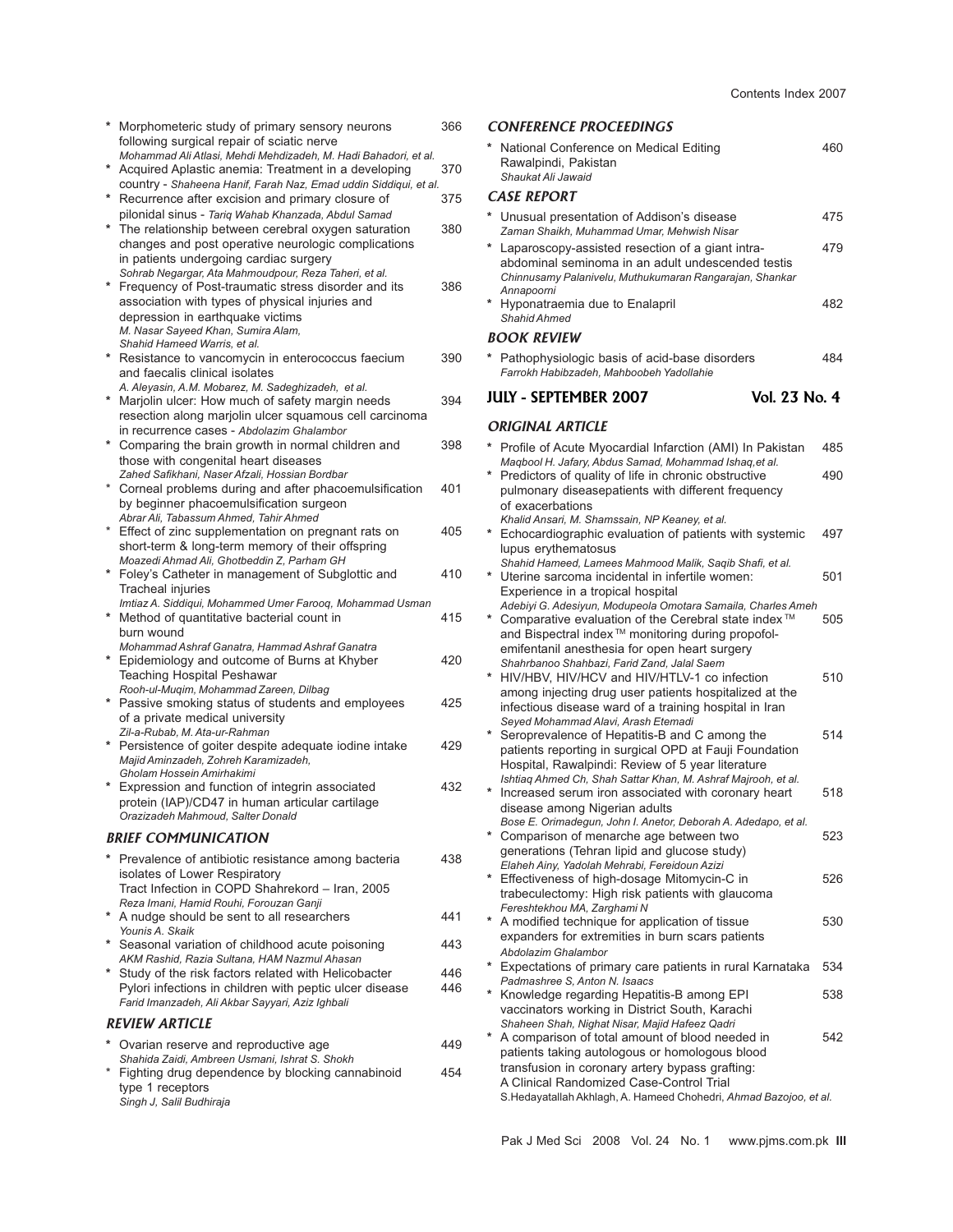Contents Index 2007

|         | Analysis of human gallstones by<br>Fourier Transform Infrared (FTIR)                                                                                                                                                            | 546             |
|---------|---------------------------------------------------------------------------------------------------------------------------------------------------------------------------------------------------------------------------------|-----------------|
|         | Naseem A. Channa, Fateh D. Khand, Tayab U. Khand, et al.<br>Prevalence of group A rotavirus, enteric adenovirus,<br>norovirus and astrovirus infections among children with<br>acute gastroenteritis in Al-Qassim, Saudi Arabia | ΒR<br>551<br>CC |
|         | Mamdoh M. Megdam, Ibrahim R. Thwiny<br>Basal Cell Carcinoma: A retrospective analysis of                                                                                                                                        | 556             |
|         | 76 patients - Samhar Weshah, Ra'ed Smadi, Mohammad Helalat<br>The effect of grape seed extract (GSE) on spatial<br>memory in aged male rats                                                                                     | 561             |
|         | Alireza Sarkaki, Yaghoub Farbood, Mohammad Badavi<br>Bacteriologic findings in patients with ocular infection<br>and antibiotic susceptibility patterns of isolated pathogens                                                   | 566<br>O        |
|         | Azar D. Khosravi, Manigeh Mehdinejad, Mahvash Heidari<br>* Gastroprotective effect of Alhagi Maurorum on<br>exprimental gastric ulcer in rats                                                                                   | O<br>570        |
| $\star$ | Mohhammad Kazem Gharib Naseri, Seyyed Ali Mard<br>Relationship of body mass index and waist to hip ratio                                                                                                                        | 574             |
|         | measurement with hypertension in young adult medical<br>students - Shamail Zafar, Israr ul Haque, Anjum Rasheed Butt, et al.<br>* Viral infections, prevalence and costs: A 5-year,                                             | 580             |
|         | hospital based, retrospective observational study in Shiraz,                                                                                                                                                                    |                 |
|         | Iran - Behnam Sabayan, Mohammad Motamedifar, Nima Zamiri, et al.<br>Assessment of waist/hip ratio and its relationship with<br>coronary heart disease in Community Hospital of                                                  | 585             |
|         | District Swat - Rashid Ahmad, Aziz Ahmad, Sibgha Zulfiqar, et al.                                                                                                                                                               |                 |
|         | The effect of high-calcium and high-potassium diet on<br>Grade-I hypertension and high normal blood pressure                                                                                                                    | 589             |
|         | Ali Reza Ostad Rahimi, Ata Mhmoodpoor, Sarvin Sanaie<br>* Nosocomial infections due to methicillin resistant                                                                                                                    | 593             |
|         | Staphylococcus Aureus in hospitalized patients<br>Arif Maqsood Ali, Shahid Ahmed Abbasi, Shazia Arif, Irfan Ali Mirza                                                                                                           |                 |
|         | * Diet, hypertension, hypercholesterolemia and<br>diabetes in ischemic heart diseases                                                                                                                                           | 597             |
|         | Salimzadeh Hamideh, Mohsenpour Behzad, Ghaderi Ebrahim, et al.<br>Natural delivery in 1500 Afghan primegravidae                                                                                                                 | 602             |
|         | Lala Rukh Malik, Hashim Khan Mohmand, Asad Khan Mahmand<br>* Endoscopic Sinus Surgery: Results at two Year                                                                                                                      | 607             |
|         | follow-up on 200 patients                                                                                                                                                                                                       |                 |
|         | Bijan Khademi, Behrooz Gandomi, Abdul Hameed Chohedri, et al.<br>* Influence of gender on familial aggregation of<br>ADHD in relatives of probands with ADHD                                                                    | 610             |
|         | Paria Hebrani, Fatemeh Behdani                                                                                                                                                                                                  |                 |
|         | Post-cholecystectomy complications and ERCP<br>AA Durrani, Nayyar Yaqoob, Zubair Hussan, et al.                                                                                                                                 | 614             |
|         | * Efficacy of a single subconjunctival injection with<br>dysport for lid retraction treatment- Khataminia Gh R, Moosavian J                                                                                                     | 620             |
|         | Assessment of anatomy curriculum for future clinicians                                                                                                                                                                          | 625             |
|         | at College of Medicine, King Saud University, Saudi Arabia<br>Muhammad Mujahid Khan                                                                                                                                             |                 |
| *       | Quality of work life in Tehran University of Medical<br>Sciences Hospitals' clinical laboratories employees                                                                                                                     | 630             |
|         | H. Dargahi, M.K. Sharifi Yazdi<br>* Frequency of known risk factors of stroke and its<br>outcome in patients admitted in Sindh Government Qatar                                                                                 | 634             |
|         | Hospital Karachi - Syed Riazul Hasan, Ahmad Salman Khan Ghouri<br>* Which cases of gastroenteritis will tend to get into<br>convulsion?                                                                                         | 637             |
|         | Shahnaz Armin, Farhad Mahvelati, Mohammad Reza Khalilian                                                                                                                                                                        |                 |
|         | <b>CASE REPORT</b>                                                                                                                                                                                                              |                 |
|         | Spontaneous knotting of ryles tube in a post                                                                                                                                                                                    | 641             |
|         | operative patient - Utpal De, Akhilesh Agarwal, Veena Singh<br>* Alpers disease: Report of two familial cases<br>M. Barzegar, Mazyar Hashemilar                                                                                 | 643             |
|         | * Chronic subdural haematoma and meningitis<br>Amit Agrawal, Lathika Shetty, S. Teerthnath, et al.                                                                                                                              | 647             |
|         |                                                                                                                                                                                                                                 |                 |

| <b>DDIFF COMANIMICATION</b>                           |     |
|-------------------------------------------------------|-----|
| Muhammad Nafees, Muhammad Muazzam                     |     |
| * Alkaptonuria – Case report and review of literature | 650 |

#### *BRIEF COMMUNICATION*

| * Prevalence of neural tube defect and its relative | 654 |
|-----------------------------------------------------|-----|
| factors in South-West of Iran - Ahmad Behrooz       |     |
| CORRESPONDENCE                                      |     |

#### *CORRESPONDENCE*

- **\*** Crimean Congo Haemorrhagic Fever as an indication 657 for use of Ribavirin - *Levent Doganci, Nuriye Tasdeler Fisgin*
- Corneal complications with phacoemulsification 658 cataract surgery - *M.A. Rehman Siddiqui*

# **OCTOBER - DECEMBER 2007 (PART-I) Vol. 23 No. 5**

### **RIGINAL ARTICLE**

| Human paraoxonase and HDL-Cholesterol in Pakistani<br>patients with acute myocardial infarction & normal healthy              | 659 |
|-------------------------------------------------------------------------------------------------------------------------------|-----|
| adults - M. Perwaiz Igbal, Abrar Hussain Khan, Naseema Mehboobali, et al.<br>Survey the effect of aerobic exercise on aerobic | 665 |
| capacity in patients with coronary artery disease (CAD)<br>Majid Najafi Kalyani, Abbas Ebadi, Soheil Najafi Mehri, et al.     |     |
| The scope of cardiac complications of thyrotoxicosis                                                                          | 671 |
| in Lagos, Nigeria - Ogbera AO, Fasanmade O, Isiba A<br>Profile of Extrahepatic Portal Venous Obstruction                      | 677 |
| (EHPVO) in a Tertiary Care Hospital in Pakistan                                                                               |     |
| Syed Khalid Shah, Javed A. Butt, Asim Awan                                                                                    |     |
| Bacteriologic study of diabetic foot ulcer                                                                                    | 681 |
| S. Mohammad Alavi, Azar D. Khosravi, Abdulah Sarami, et al.                                                                   |     |
| Surgical management of tattoos                                                                                                | 685 |
| Mohammad Ashraf Ganatra, Hammad Ashraf Ganatra                                                                                |     |
| Role of anorectal manometry to improve the results                                                                            | 689 |
| of biopsy in diagnosis of chronic constipation                                                                                |     |
| Ali-Akbar Sayyari, Farid Imanzadeh, Javad Ghoroubi, et al.                                                                    |     |
| Magnesium sulphate as a safe treatment for persistent                                                                         | 693 |
| pulmonary hypertension of newborn resistant to mechanical                                                                     |     |
| hyperventilation - Masoud Dehdashtian, Kemaladin Tebatebae                                                                    |     |
| A phase II study of cisplatin and 5-fluorouracil                                                                              | 698 |
| combination chemotherapy and concurrent thoracic                                                                              |     |
| radiation in squamous cell carcinoma of lung                                                                                  |     |
| Naeem Haider, Shaharyar, Shahid Rasul, et al.                                                                                 |     |
| Comparison of patients quality of life treated with                                                                           | 703 |
| two different regimens for advanced gallbladder cancer                                                                        |     |
| Abdul Qayyum, S.H.M. Zaidi                                                                                                    |     |
| Assessment of serum lipids in Nigerians with type 2                                                                           | 708 |
| diabetes mellitus complications                                                                                               |     |
| Idogun ES, Unuigbe El, Ogunro PS, et al.                                                                                      |     |
| Liver diseases: Admissions and mortality in a Medical                                                                         | 713 |
| ICU at a rural centre in Pakistan                                                                                             |     |
| Syed Zafar Abbas, Syeda Aasia Batool, Iqbal Pathan, et al.<br>The effect of cigarette smoking on semen quality                | 717 |
| of infertile men - Tooba Mehrannia                                                                                            |     |
| Clinician's Responsibility in Pre-Analytical Quality                                                                          | 720 |
| Assurance of Histopathology                                                                                                   |     |
| M. Ashraf Sharif, Sajid Mushtaq, Nadira Mamoon, et al.                                                                        |     |
| Demographic profile, clinical presentation,                                                                                   | 724 |
| management options in cranio cerebral trauma:                                                                                 |     |
| An experience of a rural hospital in Central India                                                                            |     |
| Anil M.Bhole, Rahul Potode, Amit Agrawal, et al.                                                                              |     |
| Evaluation of 278 HLA-B27 positive patients suspected                                                                         | 728 |
| of Seronegative Spondyloarthropathies                                                                                         |     |
| S. Jalal Emam, Shide Badri, Ahmad Bayat, et al.                                                                               |     |
| Effect of Oral Glucose and the response to pain in                                                                            | 733 |
| the term neonate                                                                                                              |     |
| Shahnam Askarpour, Massoud Dehdashtian, Saeed Marashi                                                                         |     |
| The effectiveness of problem solving skills in                                                                                | 736 |
| decreasing PTSD symptoms in suvivors of Bam                                                                                   |     |
| earthquake                                                                                                                    |     |
| Ghomashchi Ferdos, Salimi Seyed-Hossein                                                                                       |     |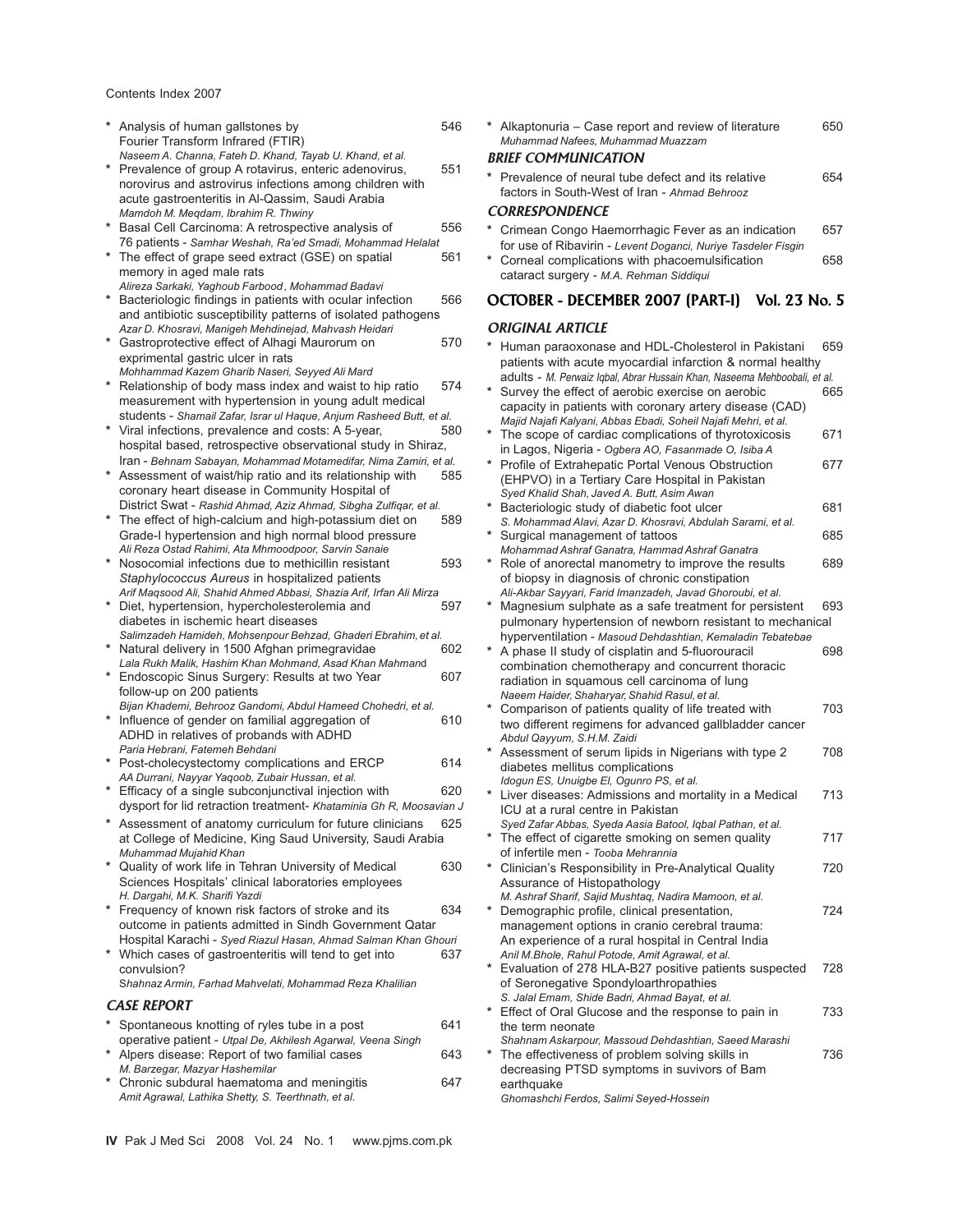| The Mitochondrial K-ATP Channel Opener, Diazoxide,<br>protects brain against Ischemia-Reperfusion Injury in                                                  | 741 | <b>OCTOBER</b>                                 |
|--------------------------------------------------------------------------------------------------------------------------------------------------------------|-----|------------------------------------------------|
| the Rat - Mehdi Mehdizadeh, Mansooreh Soleimani, Majid Katebi, et al.                                                                                        |     | ORIGINAL .                                     |
| The effect of small dose bupivacaine-fentanyl in spinal<br>anesthesia on hemodynamic nausea and vomiting in<br>cesarean section - M. Seyedhejazi, E. Madarek | 747 | Cardiac m<br>of a tertiar                      |
| * Pre-eclampsia and lipid profile                                                                                                                            | 751 | Shahid Ham<br>* Dihydropy                      |
| Rubina Aziz, Tabassum Mahboob<br>* Effect of simvastatin on insulin sensitivity in type 2                                                                    | 755 | in GI malic<br>M. Wasif Sa                     |
| diabetic subjects<br>M. Zafar Iqbal Hydrie, Rashida Qasim, M. Yakoob Ahmadani, et al.                                                                        |     | * Human Ch                                     |
| * Serum electrolytes changes in malnourished<br>children with diarrhoea                                                                                      | 760 | A treatmer<br><b>Mazhar Mus</b><br>Investigati |
| Yasmeen Memon, Rehana Majeed, M. Hanif Ghani, et al.<br><b>CASE REPORT</b>                                                                                   |     | nephropatl<br>Alireza Moz                      |
| Cord compression due to extramedullary hematopoiesis                                                                                                         | 765 | Intravenou                                     |
| in two patients of ß-thalassemia intermedia                                                                                                                  |     | in Knee Ar<br>Zaka Ullah I                     |
| Bijan Keikhaei, Khodamorad Zandian, Fakher Rahim, et al.<br>* Myomectomy during pregnancy                                                                    | 771 | Esophage                                       |
| Obioha Okoro, Stephen Onwere                                                                                                                                 |     | Nader Saki,<br>The study                       |
| * A hydatid cyst found in an uncommon site coincidentally<br>Nihal Kilinc, Cigdem Arican                                                                     | 774 | in Kurdista                                    |
| * Large plexiform neurofibroma: Unusual cause for                                                                                                            | 777 | Farrokh Rad<br>The effect                      |
| blindness - Akhilesh Kr. Agarwal, Sandipan Gupta, Gautam Guha<br>* Extra-adrenal myelolipoma: A case report and review                                       | 779 | tests and r                                    |
| of the literature - Nihal Kilinc                                                                                                                             |     | renal failur                                   |
| * Human toxocariasis: A report of 3 cases                                                                                                                    | 782 | Identificatio<br>morpholog                     |
| A.H. Talaizadeh, S. Maraghi, A. Jelowdar, M. Peyvasteh<br>* Ectopic Enterobiasis: A case report and review of                                                | 785 | K Diba, Kord                                   |
| literature - Md. Abul Quasem, Md. Abdus Salam                                                                                                                |     | * Demograp                                     |
| * Spontaneous Enterocutaneous Fistula in an                                                                                                                  | 788 | community<br>Shaireen Us                       |
| HIV Positive Patient - Elusoji S.O, Osime O.C, Iribhogbe P.E, et al.<br>* Vacterl association with sternal cleft                                             | 790 | * Evaluating                                   |
| Massoud Dehdashtian, Mehran Peyvasteh,                                                                                                                       |     | infants - Gi<br>* The effect                   |
| Abdolrahman Emami-moghaddam                                                                                                                                  |     | newborn ir                                     |
| <b>REVIEW ARTICLE</b>                                                                                                                                        |     | Manizheh M<br>Role of en                       |
| Adult onset still's disease and prurigo pigmentosa:<br>An unusual association and review of literature                                                       | 792 | semen and                                      |
| Tarek Abdel Hamed Mostafa Dowod, M. El-Sayed Hanafy Khalel,                                                                                                  |     | A study on                                     |
| Magdy Abas Ali Mohammed, et al.<br>*<br>Intracranial pressure monitoring: Concepts in                                                                        | 798 | Orji Ikechuk<br>* Compariso                    |
| evaluation and measurement                                                                                                                                   |     | Doxycyclin                                     |
| Bidur Baral, Amit Agrawal, Rafael Cincu                                                                                                                      |     | the brucell<br>S.M. Alavi. A                   |
| <b>BRIEF COMMUNICATION</b>                                                                                                                                   |     | The effect                                     |
| The gain modulation of the heteronymous excitation<br>of quadriceps with changes in position of the knee and                                                 | 805 | hypotensic<br>Susan Rasc                       |
| hip joints in humans                                                                                                                                         |     | $\star$<br>Silica and                          |
| Khosro K. Kalantari, Ronald H. Baxendale<br>* Management of Chilhood abdominal masses by                                                                     | 809 | Northeast<br>Sima Besha                        |
| Nigerian traditional doctors: A worrisome cause of                                                                                                           |     | <b>Hypertens</b>                               |
| delay in presentation - Osifo O.D, Evbuomwan I, Efobi C.A                                                                                                    |     | clustering                                     |
| * Working in Brunei Darussalam<br>Reehan Sabri                                                                                                               | 814 | syndrome<br>Sikandar Ha                        |
| CONTINUING MEDICAL EDUCATION                                                                                                                                 |     | * Mitoxantro                                   |
| * Proceedings of workshop on Colorectal Surgery                                                                                                              | 818 | cytarabine<br>adult patie                      |
| Shaukat Ali Jawaid                                                                                                                                           |     | Alireza Nika                                   |
| <b>CORRESPONDENCE</b>                                                                                                                                        |     | * Phased in<br>Pakistan -                      |
| * Salivary melatonin leveling preganancy in periodental                                                                                                      | 823 | * Isolation o                                  |
| diseases - Balwant Rai<br>* Alkaptunuria                                                                                                                     | 824 | in Ahwaz,<br>Majid Zarrin                      |
| Zulfigar Haider                                                                                                                                              |     |                                                |
| <b>DUPLICATE PUBLICATION</b>                                                                                                                                 |     | Missed ab<br>versus two                        |
| * Withdrawal of Manuscript                                                                                                                                   | 822 | Abdel-Nabi,                                    |

# - DECEMBER 2007 (PART-II) Vol. 23 No. 6

## **ARTICLE**

| *          | Cardiac mortality trends in the emergency department                                                                                                                                                                                                     | 825 |
|------------|----------------------------------------------------------------------------------------------------------------------------------------------------------------------------------------------------------------------------------------------------------|-----|
|            | of a tertiary care cardiac centre                                                                                                                                                                                                                        |     |
|            | Shahid Hameed, Shahzad Tawwab, Ahmad Shahbaz, et al.<br>Dihydropyrimidine dehydrogenase deficiency (DPD)<br>in GI malignancies: Experience of 4-years                                                                                                    | 832 |
| *          | M. Wasif Saif, Kostas Syrigos, Ranee Mehra, et al.<br>Human Chorionic Gonadotropin (hCG):                                                                                                                                                                | 840 |
| $\star$    | A treatment of oligospermia<br>Mazhar Mushtaq, Saghir Ahmed Jafri, Abdus Salam Sheikh, et al.<br>Investigation of protective effect of prednisolone in                                                                                                   | 847 |
| $\star$    | nephropathy induced by co-trimoxazole in rat<br>Alireza Mozaffari, Iran Rashidi<br>Intravenous Paracetamol is as effective as Morphine                                                                                                                   | 851 |
|            | in Knee Arthroscopic day surgery procedures<br>Zaka Ullah khan, Javaid Iqbal, Hosny Saleh, et al.                                                                                                                                                        |     |
| *          | Esophageal Foreign Bodies in children<br>Nader Saki, Soheila Nikakhlagh, Farnaz Safai, et al.                                                                                                                                                            | 854 |
|            | * The study of disability status of live leprosy patients<br>in Kurdistan province of Iran                                                                                                                                                               | 857 |
|            | Farrokh Rad, Ebrahim Ghaderi, Ghobad Moradi, et al.<br>The effect of hoemodialysis on pulmonary function<br>tests and respiratory symptoms in patients with chronic                                                                                      | 862 |
| *          | renal failure - Hekmat R, Boskabady MH, Khajavi A, Nazary A<br>Identification of Aspergillus species using<br>morphological characteristics                                                                                                              | 867 |
|            | K Diba, Kordbacheh P, Mirhendi SH, et al.<br>* Demographic profile of patients with epilepsy in a<br>community clinic                                                                                                                                    | 873 |
|            | Shaireen Usman, Haroon Rashid Chaudhry, Aftab Asif, et al.<br>Evaluating causes of acute renal failure in newborn<br>infants - Gharehbaghi MM, Peirovifar A MD                                                                                           | 877 |
| $^{\star}$ | The effect of oral dextrose on pain relief of<br>newborn infants                                                                                                                                                                                         | 881 |
|            | Manizheh Mostafa Gharehbaghi, Peirovifar Ali<br>Role of enriched media in bacterial isolation from<br>semen and effect of microbial infection on semen quality:                                                                                          | 885 |
|            | A study on 100 infertile men<br>Orji Ikechukwu, Ezeifeka George, Amadi Ekperechi Sabinus, et al.<br>Comparison of two chemotherapy regimen:<br>Doxycycline-rifampicin and doxycycline cotrimoxazol in<br>the brucellosis patients Ahwaz, Iran, 2004-2006 | 889 |
|            | S.M. Alavi, Ali reza Rajabzadeh<br>The effect of intramuscular ephedrine in prevention of<br>hypotension due to propofol                                                                                                                                 | 893 |
|            | Susan Rasooli, Masoud Parish, Ata Mahmoodpoor, et al.<br>* Silica and esophageal cancer in Golestan province<br>Northeast of Iran                                                                                                                        | 898 |
| *          | Sima Besharat, Ali Jabbari, Shahryar Semnani<br>Hypertension and metabolic syndrome: Impact of<br>clustering of hypertension in subjects with metabolic<br>svndrome                                                                                      | 903 |
|            | Sikandar Hayat Khan, Farooq Ahmad Khan, Amir Ijaz, et al.<br>* Mitoxantrone plus cytarabine versus daunorubicin plus<br>cytarabine as induction therapy for previously untreated                                                                         | 909 |
|            | adult patients with acute myeloid leukemia<br>Alireza Nikanfar, Iraj Asvadi, Jalil Vaez<br>* Phased introduction of Hepatitis B vaccination in                                                                                                           | 913 |
| $\star$    | Pakistan - Khalida Kazmi, M. Aman Ullah Khan<br>Isolation of fungi from housefly (Musca Domestica)                                                                                                                                                       | 917 |
|            | in Ahwaz, Iran<br>Majid Zarrin, Babak Vazirianzadeh, Setareh Shams Solary, et al.                                                                                                                                                                        |     |
|            | * Missed abortion: Termination using single-dose<br>versus two doses of vaginal misoprostol tablets<br>Abdel-Nabi Al-Bdour, Hakam Akasheh, Tameem Al-Jayousi                                                                                             | 920 |